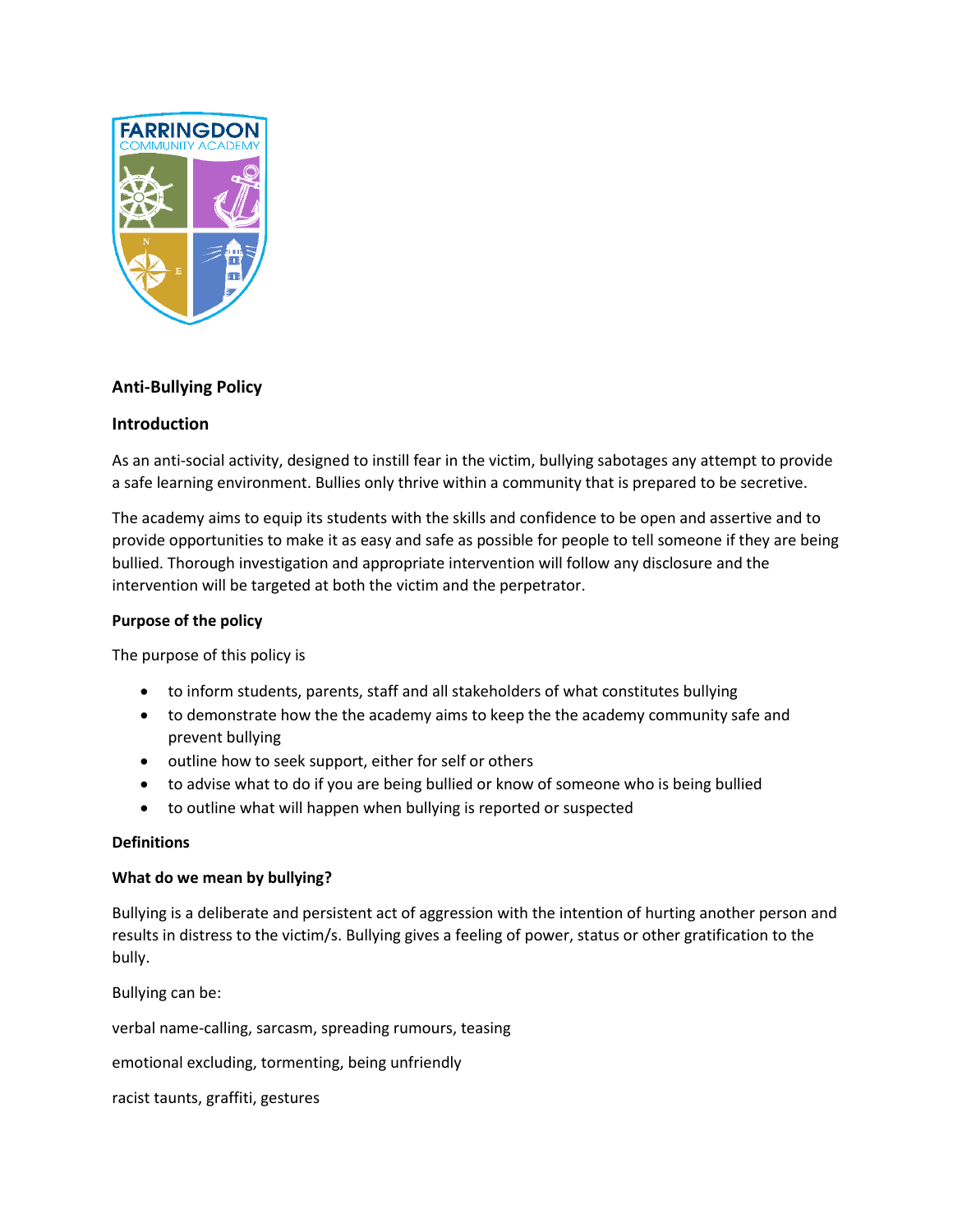sexual unwanted physical contact, abusive comments

physical pushing, kicking, hitting, punching, any violence.

cyber uses internet, mobile phone, ICT communications

# **Many students will encounter difficulties within their relationships and most frequently this, though upsetting, does not constitute bullying, but will still be responded to with support and intervention.**

For bullying to be proven, the perpetrator must be conscious of doing it and it must consist of ongoing, repeated acts which are targeted at a specific victim or victims, with the intention of causing harm. In line with recent safeguarding guidance, education providers must be able to provide support for the victim and work with educating the perpetrator.

## **What are the boundaries and jurisdiction of the the academy?**

Clearly the the academy site at all times is included but this is not exclusive. It also includes situations in which students who are deemed to be on the way to or from the academy and throughout lunchtime, in the vicinity of the the academy. All the academy trips and functions are also included. We also aim to support students where behaviour beyond this scope still has an impact in the academy.

## **Prevention of bullying**

Despite the fact that appropriate action occurs whenever bullying is reported, witnessed or suspected, prevention of bullying in the first place, is infinitely more desirable than simply reacting to it.

It is well known that bullies only thrive within a secretive atmosphere, so a major thrust of our work lies in encouraging students and parents to tell us if bullying is taking place.

To these ends we:

- speak to parents during the Induction Programme prior to the students coming to the the academy advising them to observe their children and contact the the academy if bullying is suspected
- post our Anti-Bullying Policy on the the academy website
- advertise details of helplines and websites available to students to combat bullying
- deal with the issue of bullying in our Personal Development programme and Activity Days and in all year groups
- raise the issue in assembly and stress to children that they can report concerns in person or via the Classcharts app
- advise students to report to tutors, Heads of Year, any teacher, any non-teaching member of staff if they feel under threat or unsafe in the academy
- display available Anti-Bullying Literature in easily accessible areas of the the academy e.g Library
- expect all staff teaching and non-teaching to always model non-bullying behaviour.
- Expect all staff to challenge discriminatory language in class and around the site and record via CPOMS in timely fashion
- supervise movement and patrol the the academy site throughout the the academy day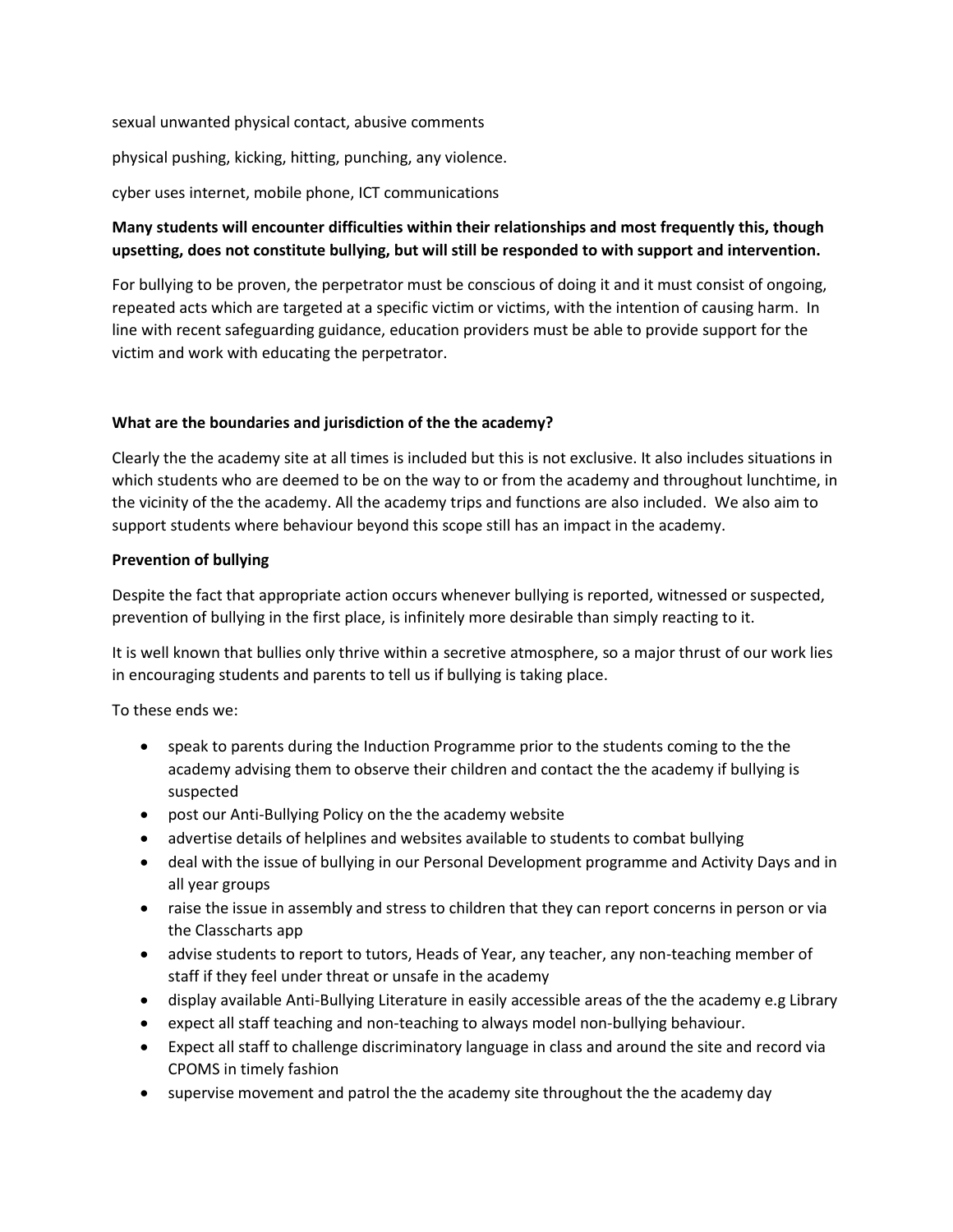#### **What happens when an incidence of bullying is reported?**

The relevant Head of Year of the victim and the bully are immediately informed verbally of the bullying by the member of staff and a written account follows as soon as possible afterwards.

The victim is immediately made safe either in the academy or, if there is a potential for violence to erupt, parents are contacted and a decision will be made by the staff member and parent about arrangements for the child's journey home.

A thorough investigation follows, managed by the Head of Year, and within the shortest timeframe practicable.

The alleged bully is questioned and, if necessary, is removed from having any possible direct influence over witnesses by being held in isolation or, if the situation demands, after contacting a parent, being taken home by a responsible adult.

Once the facts are established the the academy acts appropriately as determined by the Head of Year involved, if appropriate, under the guidance of a senior member of staff.

Parents of the children involved are updated on proceedings by the Head of Year, managing the case.

## **The Investigation**

A systematic investigation is carried out, under the management of the Pastoral Manager(s) concerned.

Key points are established in the investigation to determine the best action to take.

The the academy takes firm action whenever bullying is discovered and the involvement of parents of perpetrator and victim takes place in all cases.

The the academy has regard for the victim in any action or response made by the the academy and pastoral support is provided.

The the academy communicates regularly with the parents, particularly of the victim, to assure them that this is a matter of the highest priority and informs them of progress made.

The information is recorded and logged on the the academy's communication platform, CPOMS.

The Head of Year monitors the situation in the aftermath or until the situation is resolved. They will also advise parents on accessing external support agencies if appropriate.

The perpetrator is given clear messages that bullying behaviour is totally unacceptable and learns about its damaging effects upon the victims and the consequences to themselves. We have a duty to deal with students via restorative justice and the perpetrator may also be referred to external agencies around their behaviour. E.g. Wear Kids, the RSE team and Brooks

The Head of Year has a range of sanctions/responses available to deal with the perpetrator ranging from counselling by tutor, Head of Year, or a named teacher through to recommending use of suspension from lessons either in our Inclusion base or an external suspension.

The Headteacher alone has the right to suspend students who bully others from the academy and does so with the full support of the the academy Governors.